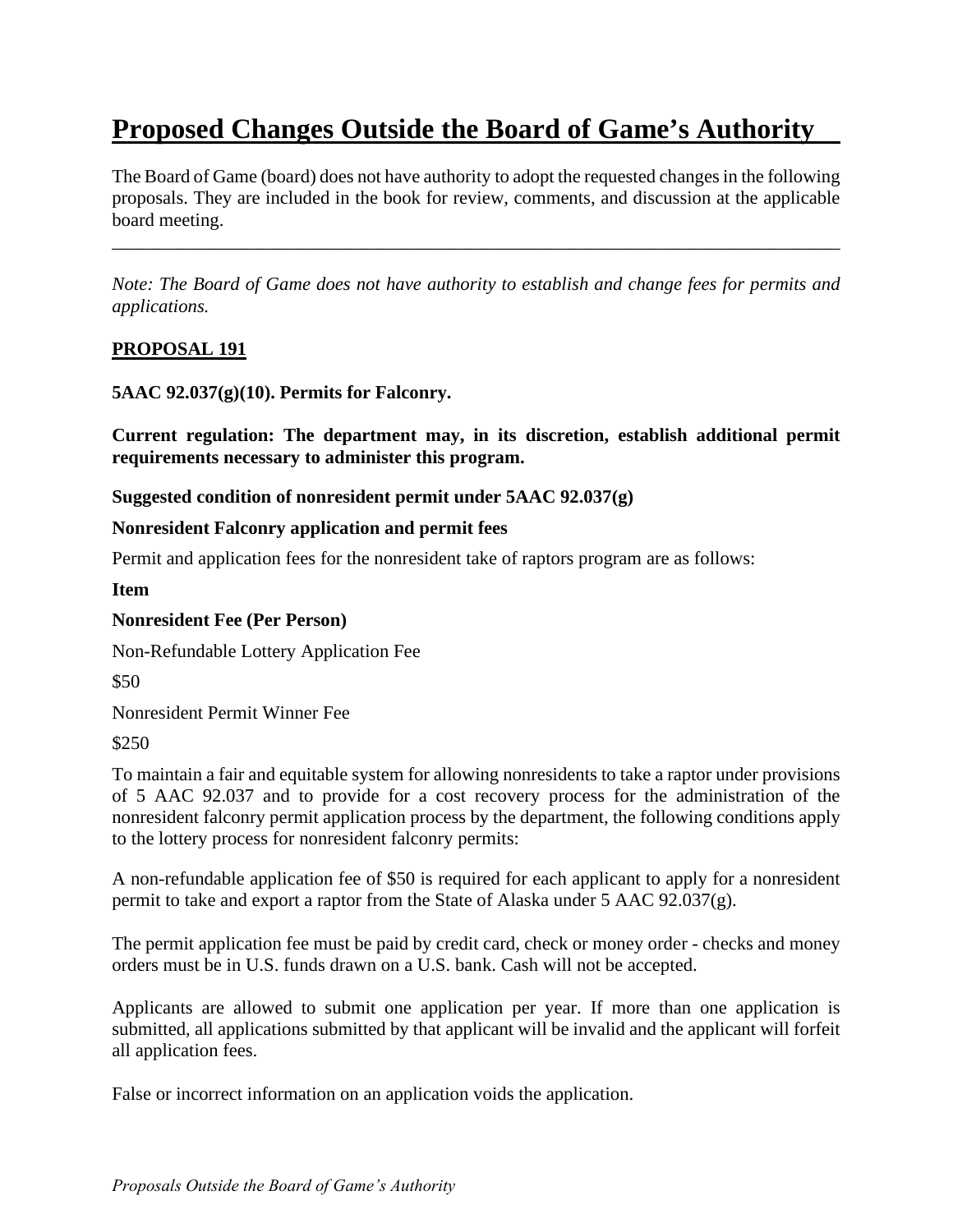Any application that is illegible or has incomplete information will be invalid.

Any credit card charges that are denied or checks returned for insufficient funds will void the entire application.

Any rejected, revoked or ineligible application will forfeit the application fee.

Applications cannot be accepted in person. They must be submitted online or mailed to the address listed on the application. Applications must be submitted online by March 1 or if mailed, they must arrive at the department's Anchorage office by March 1.

A successful applicant is ineligible to apply for a nonresident permit the following calendar year. Example: if an applicant won a 2021 nonresident permit to take a raptor, that applicant cannot apply again until the 2023 calendar year.

The fee for a successful nonresident applicant to take a raptor is \$250. ADF&G must receive this fee by April 15 or the applicant will forfeit the permit.

The department annually administers the nonresident falconry permit application process. The administration of this process takes a considerable number of man hours each year for the permit biologist who manages the applicant's qualifications, contacts the applicants home state falconry coordinator, issues export permits to nonresident falconers, and makes phone calls to each successful applicant as required under the targeted hunt system; the team that collects the data and administers the drawing permit process; and the regional area biologists who must check out the successful applicants, identify and photograph the captured raptor and complete the checkout process required to issue the export permit.

Under current regulation, there are no fees assessed to nonresident falconers to apply for a permit or take a raptor under this section. 5 AAC 92.037 (a) a permit and valid hunting license is required for taking, transporting, or possessing a raptor for falconry or for practicing falconry in this state. This proposal requests that the Board of Game implement these fees in a cost recovery process This request is reasonable, equitable, and in line with other programs administered by the department that provide cost recovery for staff time and resources expended directly as a result of administration of those programs. Other department managed and co-managed projects where cost recovery fees are applied include McNeil River and Stan Price bear viewing areas, and all big game drawing permit applications. All applicants who successfully draw a big game hunting permit for the current year are precluded from applying for the same drawing permit the following year.

**What is the issue you would like the board to address and why?** 5 AAC92.037. Permits for Falconry. Cost recovery for the administration of the nonresident falconry permit program by the Alaska Department of Fish and Game.

| <b>PROPOSED BY:</b> David Lorring | $(EG-F20-005)$ |
|-----------------------------------|----------------|
|                                   |                |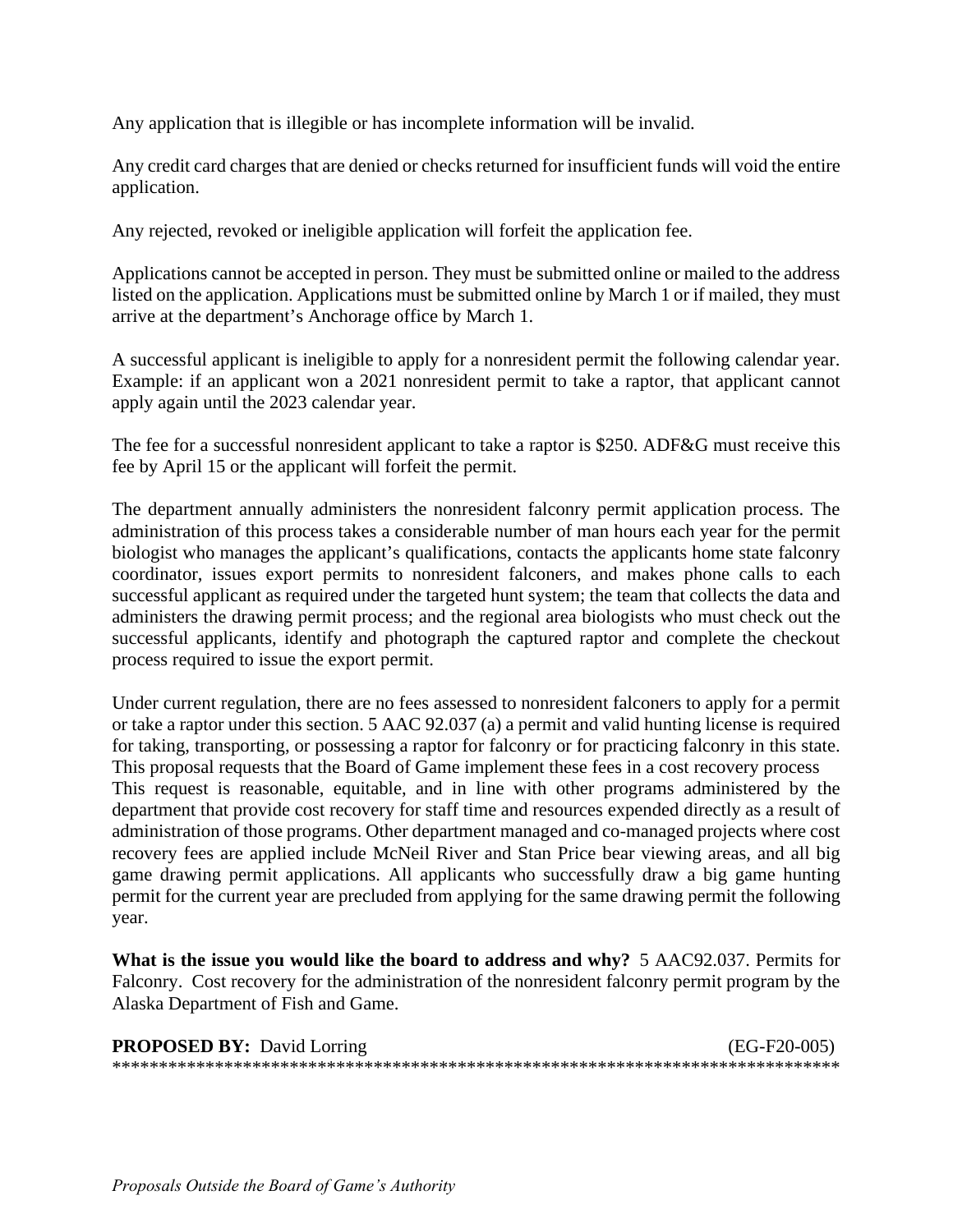# **PROPOSAL 192**

### **5 AAC 92.047. Permit for using radio telemetry equipment.**

As a successful wolf trapper here in Southeast Alaska, I strive to catch fur when it is prime and in its best condition. I recently caught 2 collared wolves here in Southeast Alaska. While I am all for research, I am also strongly against the ruining of a prime winter wolf fur. Especially as it applies to collared wolves which tend to be one of the most valuable highly prized furs in Alaska. When a researcher collars a wolf in Alaska it undoubtably leaves a collar mark in which little to no fur remains under the three to four-inch-wide collar. This rub in the fur length and quality downgrades the value of the fur to a potential buyer or taxidermist significantly.

My suggestion and hope is that the commissioner's Office would advise researchers when they are setting out their budgets for a study or project concerning collared wolves and or wolverine that they would put some kind of funding into their budget which is usually comes from grant money so as to reimburse trappers for the damage caused by these collars to the animal's fur. I would think 250 to \$500 is what the damage caused by a collar does to a wolf hide. I have talked to other trappers around the state who have caught colored wolves and they feel the same way, that the research project does indeed ruin the resource of this highly prized fur. As a trapper I don' think it' too much to ask that the researchers put money into their budget to account for this. The odds of a trapper catching the wolf are fairly minimal. Obviously that would change in an area where there are higher numbers of wolves being collared. Researchers already are spending exorbitant amounts of money for the collars (which is usually federal grants matched based off of trappers, license sales ammo, gear, etc). A researcher spends approximately 2 to \$5,000 per collar plus the deployment and maintenance on these types of projects. It's not uncommon for a researcher to fly with a helicopter pilot for several days and amass a hefty bill. As a trapper I feel that research is important but I also am frustrated having seen first hand the damage that collars do to the fur quality of highly prized and valued fur bearers. I am a member of the Alaska Trappers Association and have talked with several of the leaders of our organization and they agree that this is a step in the right direction of proper resource management done without bias. Regards, Jesse Ross

**What is the issue you would like the board to address and why?** State and federal researchers use radio collars on wolves to study them. The fur is danged around the neck. The radio collar being worn around the neck ruins their prime winter fur. I propose that ADF&G compensate trappers \$500 upon return of a collar from a radio/gps collared wolf. Though trappers recognize the value of wolf studies, the collars currently in use damage fur in the neck area while in use. As such, trappers are being forced to suffer economic hardship and should be compensated as such. I feel that a policy compensating trappers for damaged fur caused by research collars would represent a goodwill gesture from both state and federal agencies.

| <b>PROPOSED BY: Jesse Ross</b> | (EG-F20-117) |
|--------------------------------|--------------|
|                                |              |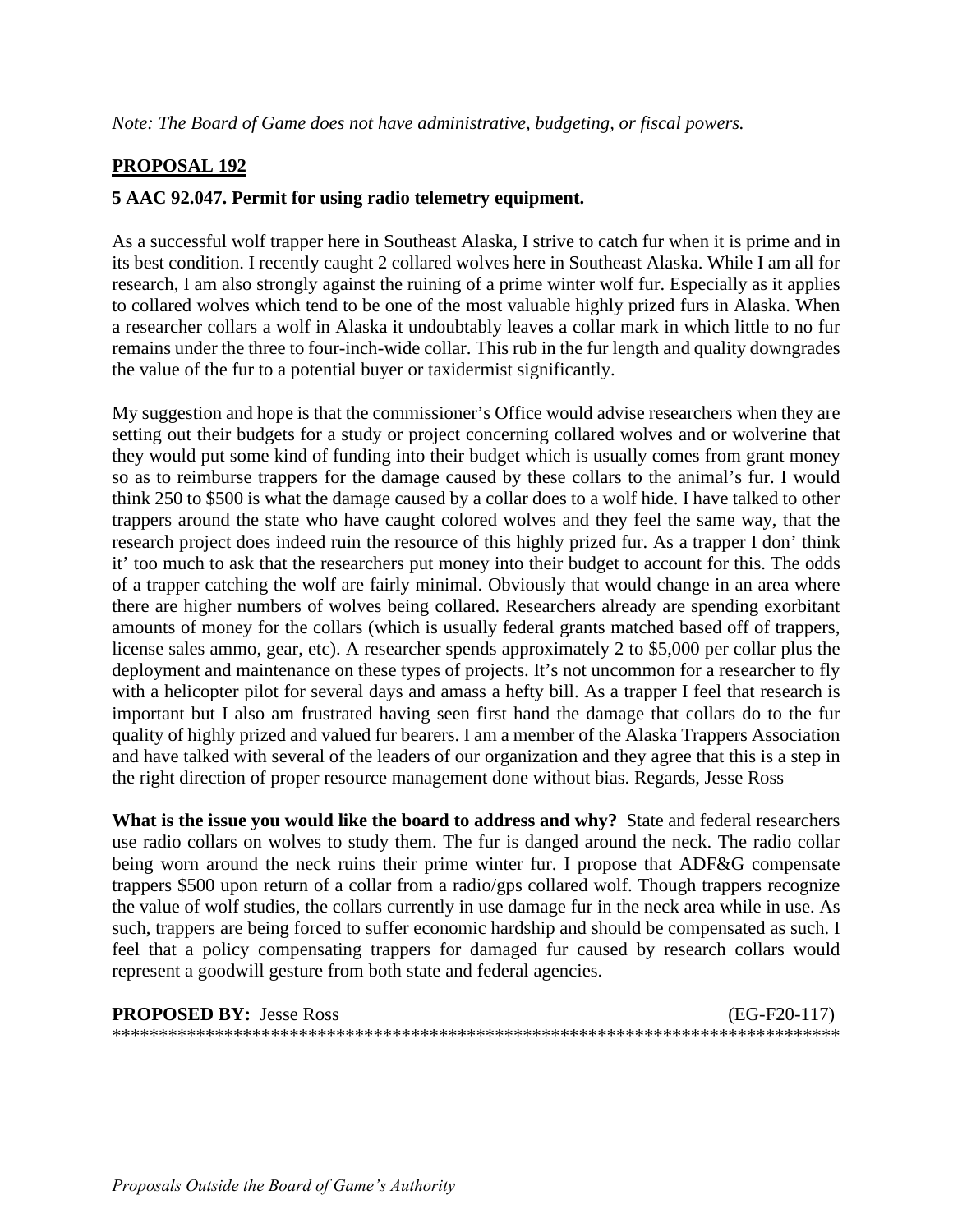*Note: The Board of Game does not have authority to open hunting seasons for taking sea otters because they are managed under the federal Marine Mammals Protection Act.* 

# **PROPOSAL 263**

Under the "Fur Animals" Section of the Hunting Regulations Booklet, write....

Sea Otter - *Hide of Sea Otter must be salvaged and sealed. Special area restrictions may apply.* 

All Units.......perhaps a 3-6 week season or two shorter seasons..ideally during crabbing season where there is more traffic in traditional crab grounds and hides are in prime condition. Possible Limit for certain areas. Possibly 4 per day to avoid people abusing this resource.

**What is the issue you would like the board to address and why?** Sea otters are a problem.

Dear Alaska Board of Game Members,

My name is Jackson Carney and I am a middle school student in Wrangell, AK. I enjoy hunting, fishing, and trapping. I also enjoy running, wrestling, baseball, and basketball. Today, I am writing to you because Sea Otters are having a major impact on Alaska's crabbing industry.

In addition to Alaskan Natives harvesting Sea Otters year round, I support a short hunting season on Sea Otter for all Alaskan residents. This hunting season would allow the crab population to rebound causing more crab to be caught by fisherman, and would also be a way to create an income by selling the fur.

 getting three crabs in a pot that had been set for about two weeks. Not more than two weeks ago, my dad, a friend, and I, went to a crabbing spot that had recently saved that friend from having a terrible crabbing season. When we got to the crabbing spot, there was a Sea Otter hovering over one of his pots. The crab return was very poor that day, only

I would very much appreciate it if you would at least try to get this season passed. All of Alaska's crabbing industry depends on it.

-Jackson Carney, 6th grade- Wrangell, Alaska

**PROPOSED BY:** Jackson Carney (EG-F21-031) \*\*\*\*\*\*\*\*\*\*\*\*\*\*\*\*\*\*\*\*\*\*\*\*\*\*\*\*\*\*\*\*\*\*\*\*\*\*\*\*\*\*\*\*\*\*\*\*\*\*\*\*\*\*\*\*\*\*\*\*\*\*\*\*\*\*\*\*\*\*\*\*\*\*\*\*\*\*